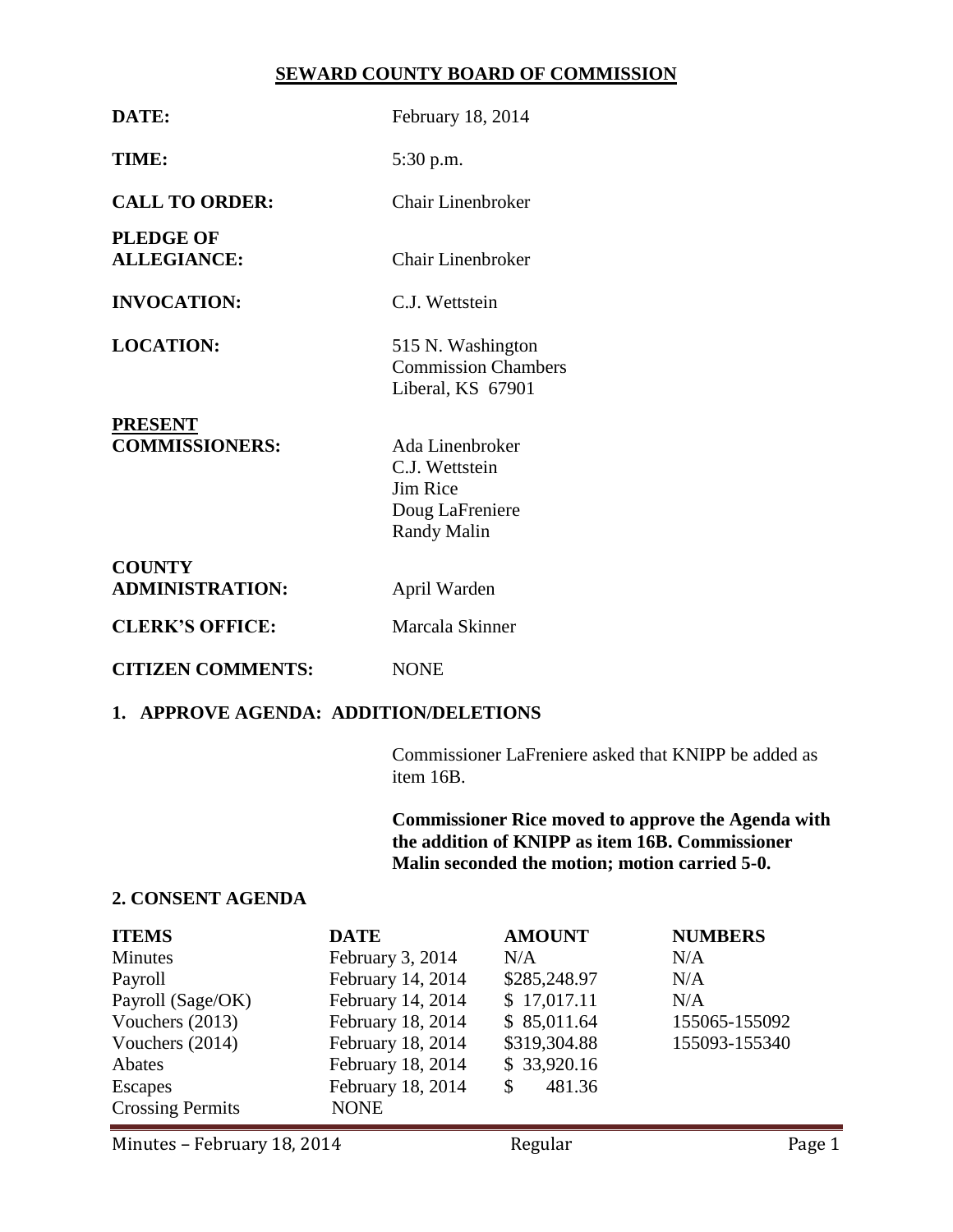### **REQUISITIONS**

| <b>DEPARTMENT</b> | <b>ITEM</b>     | <b>VENDOR</b> | <b>AMOUNT</b> | <b>LINE ITEM</b> |
|-------------------|-----------------|---------------|---------------|------------------|
| County            | Weapons $\&$    | GSA           | \$2,187.91    | 4-330-31100-481  |
| Equipment         | Evidence Locker |               |               |                  |
| DC Capital        | Southern Office | Cross Cut     | \$1,999.00    | 4-100-31150-485  |
| Outlay            | Supply          | Shredder      |               |                  |

**Commissioner LaFreniere moved to approve the Consent Agenda. Commissioner Malin seconded the motion; motion carried 5-0.**

#### **3. NEW EMPLOYEES**

NONE

#### **4. WAIVER OF FEES National Day of Prayer**

Ozzie Ridings, with the National Day of Prayer Committee requested a waiver of fees for use of the Ag Building to host a National Day of Prayer Meeting at 5:30pm on May 1, 2014.

**Commissioner Rice moved to approve the waiver of the Ag Building to host the National Day of Prayer meeting on May 1, 2014. Commissioner Malin seconded the motion; motion carried 5-0.**

#### **5. WAIVER OF FEES Southwest Miracles**

Tracy Gutierrez, President of Southwest Miracles, requested a waiver of fees for use of the Ag Building to host the Spring Fling fundraiser for Southwest Miracles on Saturday, February 22, 2014.

**Commissioner LaFreniere moved to approve the waiver of the Ag Building to Southwest Miracles on February 22, 2014. Commissioner Malin seconded the motion; motion carried 5-0.**

#### **6. EQUITABLE SHARING AGREEMENT**

**Vice Chair Wettstein moved to approve the Equitable Sharing Agreement between the Sheriff's department and the U.S. Department of Justice and U.S. Department of the Treasury. Commissioner Rice seconded the motion; motion carried 5-0.**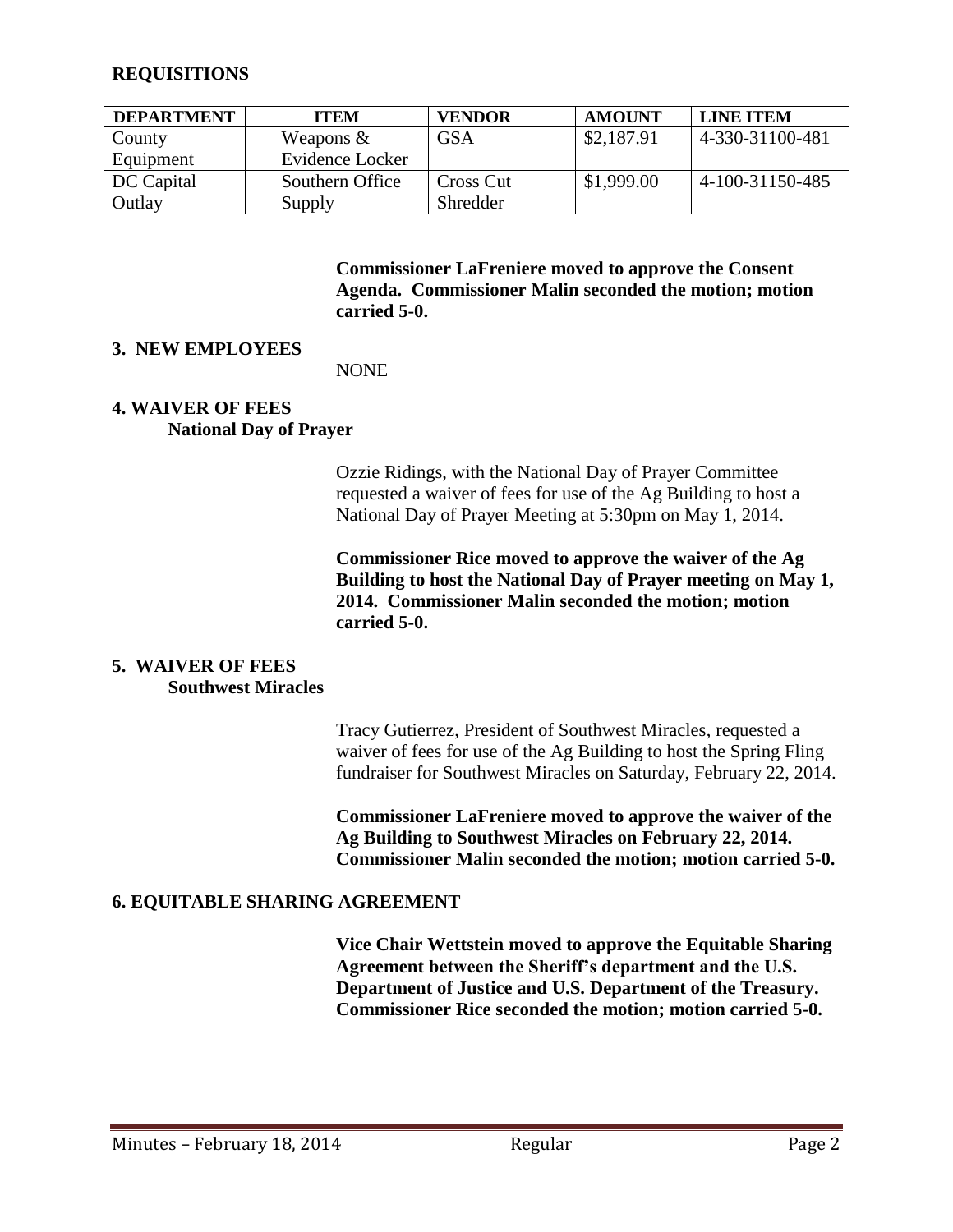# **7. VEHICLE GUN VAULT**

Sheriff McBryde requested permission to trade the gun vaults in the two Tahoe's that were passed down to the Appraiser's Office for a roll top for one of the new Sheriff's pickups and \$800 cash.

**Vice Chair Wettstein moved to allow Sheriff McBryde to trade-in the gun vaults as he sees fit. Commissioner Rice seconded the motion; motion carried 5-0.**

#### **8. 2014 ANNUAL NOXIOUS WEED PLAN**

Tony Herrman, Road & Bridge Supervisor, requested approval of the 2014 Noxious Weed Plan. This plan reflects the acres treated and chemical sales for the year of 2013 and the 2014 plan for treatment of Noxious Weeds in the County.

**Vice Chair Wettstein moved to approve the 2014 Noxious Weed Plan. Commissioner LaFreniere seconded the motion; motion carried 5-0.** 

### **9. 2013 ANNUAL ENGINEER/ROAD REPORT**

Tony Herrman, Road & Bridge Supervisor, presented the Commission with a copy of the Annual County Engineer/Road Supervisor's Report for 2013. He advised that this report is sent to KDOT annually to show road work that has been done and funds spent.

**Vice Chair Wettstein moved to approve the 2013 Annual Engineer/Road Report as presented. Commissioner Malin seconded the motion; motion carried 5-0.**

# **10. EMS DAY ROOM FURNITURE**

John Ralston, EMS Director, requested permission to dispose of the old furniture in the EMS Day Room. He advised that the furniture is being replaced through the CIP Plan.

**Commissioner Rice moved to allow John Ralston to dispose of the old furniture as he sees fit. Commissioner Malin seconded the motion; motion carried 5-0.**

# **11. OLD 56 FIRE TRUCK**

Brock Theiner, Landfill Director, advised the Commission that late last year, they lost the engine on the machine they use to fight fires and color mulch. The manufacture has since discontinued the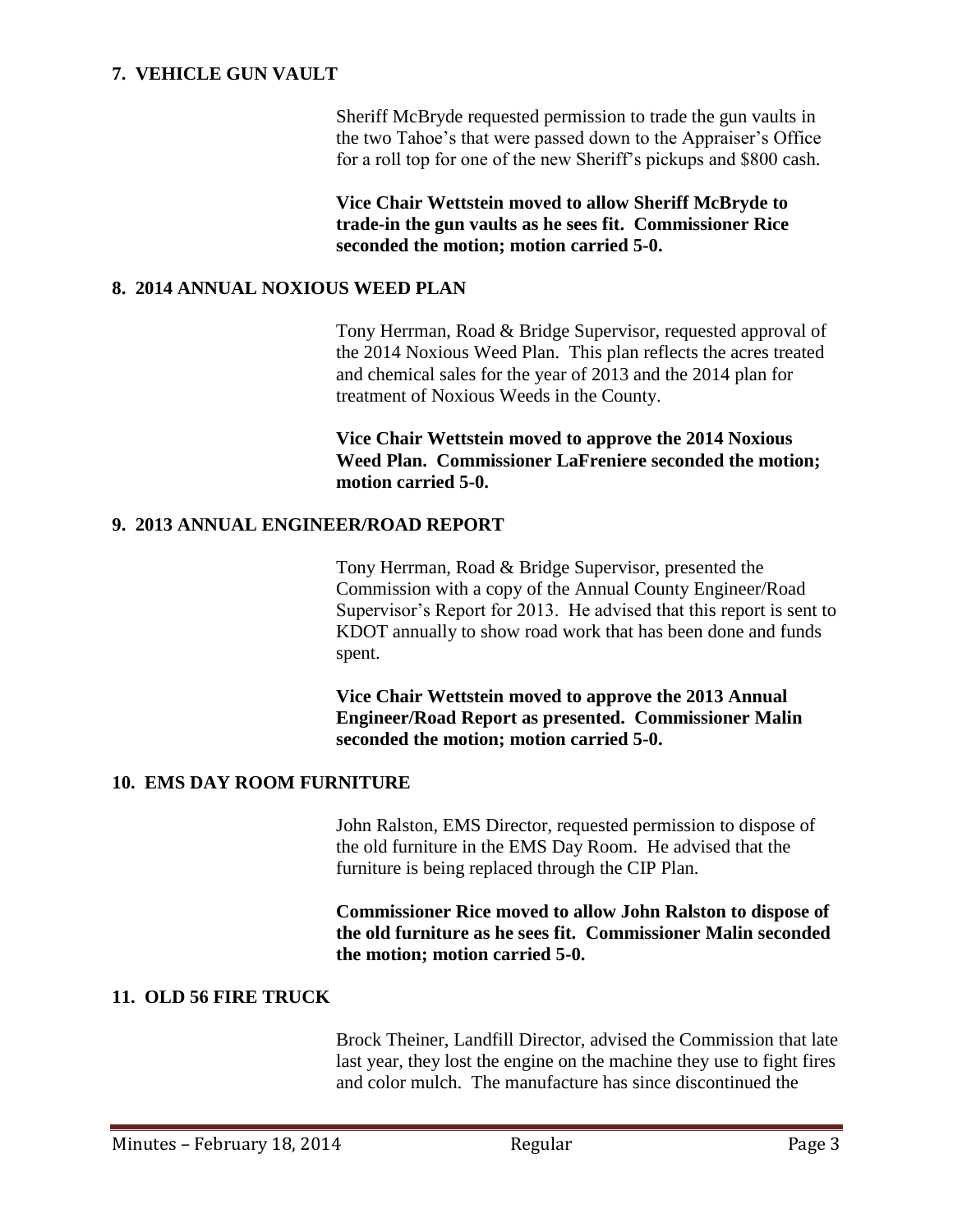production of that engine. They do offer an upgrade, but it is not cost effective compared to what a new machine is.

He requested permission to purchase a rural fire truck that is being decommissioned by Chief Mike Rice. An offer has been made and accepted by Mike Rice and Rural Fire Board to purchase it in the amount of \$10,000. This purchase is not in the CIP Plan, however the Landfill does have the funds to make the purchase.

**Commissioner Rice moved to approve the purchase as presented in the amount of \$10,000 to come from the Landfill Fund. Commissioner Malin seconded the motion; motion carried 5-0.**

### **12. EQUIPMENT UPDATE**

|                                                   | Brock Theiner, Landfill Director, presented a spreadsheet to the<br>Commission listing Landfill equipment history and its current<br>condition status. He advised that in the future, he will be looking<br>to return to a normal equipment replacement schedule.                                                                                                                                                                                                                                                  |  |
|---------------------------------------------------|--------------------------------------------------------------------------------------------------------------------------------------------------------------------------------------------------------------------------------------------------------------------------------------------------------------------------------------------------------------------------------------------------------------------------------------------------------------------------------------------------------------------|--|
| <b>13. CIP PURCHASE</b><br><b>Security System</b> | Brock Theiner, Landfill Director, requested permission to install a<br>Security System for both the Guymon and Liberal locations. He<br>advised that he feels that this is a single source vendor as he was<br>only able to find one company willing to travel, install and<br>maintain both locations.                                                                                                                                                                                                            |  |
|                                                   | With there being no system in place at this time at the Guymon<br>location, he feels that it needs to be addressed sooner rather than<br>later. The system being proposed, allows the provider to store all<br>of the video footage on their server but be accessible to the<br>Landfill at any time. It can also be accessible to supervisors at any<br>time on their cell phones with a required password. The purchase<br>of this system will be split between the Landfill and Waste Hauling<br>General Funds. |  |
|                                                   | <b>Conestoga Energy Partners</b>                                                                                                                                                                                                                                                                                                                                                                                                                                                                                   |  |
|                                                   | \$10,284.09 LANDFILL SECURITY SYSTEM (Liberal)<br>\$5,762.99 WASTE MGMT SECURITY SYSTEM (Guymon)                                                                                                                                                                                                                                                                                                                                                                                                                   |  |
|                                                   | The monthly cost for this system is $$195.00$ with $$145.00$ for the<br>Liberal location, \$50.00 for the Guymon location.                                                                                                                                                                                                                                                                                                                                                                                         |  |
|                                                   | <b>Commissioner LaFreniere moved that the purchasing policy be</b><br>waived due to a single source vendor and to approve the<br>security system in the amount of \$16,047.08 to come from the                                                                                                                                                                                                                                                                                                                     |  |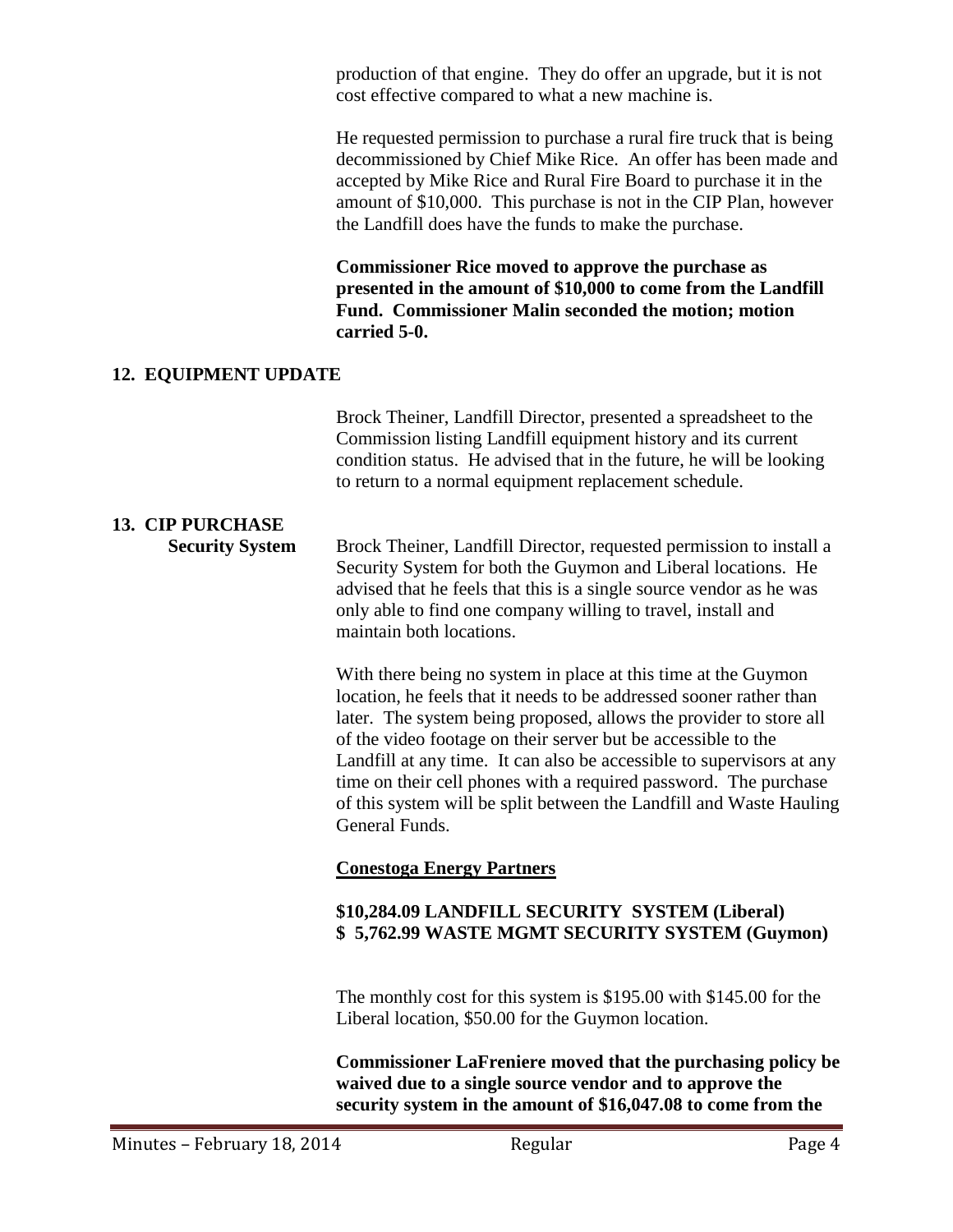# **14. KANSAS NATURAL RESOURCES COALITION**

Commissioner Rice discussed the letter that was received from the U.S. Fish and Wildlife Services and recommends the Board sign a letter of response asking for KNRC to continue to work with us in a mutual effort to facilitate the coordination process.

### **Commissioner LaFreniere moved to approve the Board sign the letter to the Fish and Wildlife Service. Vice Chair Wettstein seconded the motion; motion carried 5-0.**

There was discussion by all Commissioners regarding the \$2,553.38 due to Kansas Natural Resources Coalition (KNRC). Vice Chair Wettstein and Commissioner Rice attended a meeting regarding the KNRC and Lesser Prairie Chicken and both understood that the County would owe approximately \$2,500 that would cover involvement in the KNRC through the end of 2014. However, the invoice states \$2,553.38 is due covering the period of September 11, 2013 through February 28, 2014. They would like for April to check on the amount due before they approve to pay any more.

**Commissioner Rice moved to table KNRC until they find out the actual amount that is due. Vice Chair Wettstein seconded the motion; motion carried 5-0.**

# **15. BCBS RENEWAL**

April Warden, County Administrator presented the 2014 Annual BC/BS renewal. She advised that there has been an increase in premiums with the cost of single coverage going up \$34.91 and family coverage up \$68.76. This is a 6.31% increase from last year.

Warden advised that we are in grandfathered status which means, at this time, we did not cut or reduce benefits, increase coinsurance charges, increase deductibles, increase co-payment charges, or decrease employer contributions. Our plan remains the same with the exception of Home Health/Hospice Care is not unlimited. This is an enhancement that was required of insurance companies through the Affordable Care Act and because it was required, it does not affect our grandfather status.

**Commissioner Rice moved to direct staff to order the annual BCBS Contract for approval. Commissioner Malin seconded the motion; motion carried 5-0.**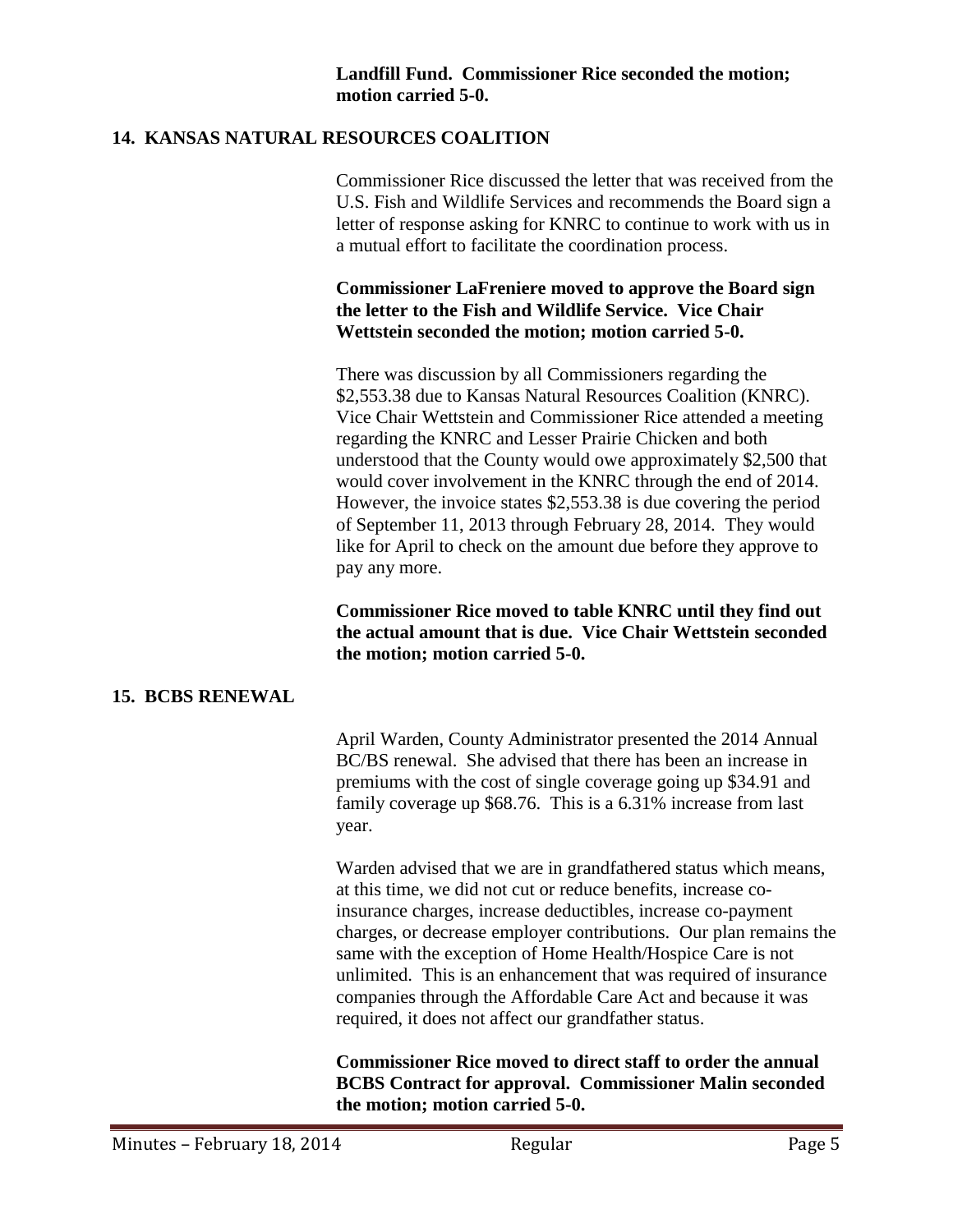### **16. COURTHOUSE SECURITY**

April Warden, County Administrator, advised that the security or lack of, in the Courthouse has been discussed for many years. There was a Courthouse Security Committee formed and had representation from the Commission, Elected Officials, Administrator, Law Enforcement, District Court Staff, Attorneys, Judge, and local citizens. Through much discussion, research, and preparation, a plan has been put together and we are at the implementation stage.

During the budget workshop sessions, the Commissioners allocated \$100,000 to begin the implementation of the security measures in the Courthouse. During a special called work session it was determined the first steps to be considered in the security process was to put in place a security/alarm system purchasing wireless pendants and installing security glass at work stations areas of District Court. Judge Ambrosier and Koleen Nosekabel, District Court Clerk, provided estimated costs and have now received final numbers for the security/alarm pendant system.

As discussed during the work session it was necessary to find a vendor that could supply us with a product that will interface with our current 911/communications center. Therefore, CISCOR, is a single source vendor for this reason.

Warden requested permission to move forward with this purchase.

**Commissioner LaFreniere moved to allow staff to move forward in the purchase of the equipment from CISCOR and Mobile Radio Service Inc. in the amount of \$25,539.93 to come from County Building for the Courthouse Security/Alarm Pendant System and to waive the purchasing policy since this is a single source vendor. Vice Chair Wettstein seconded the motion; motion carried 5-0.**

#### **16B. KNIPP EQUIPMENT**

Christian Knipp, KNIPP Equipment Representative, presented the Board with a contract regarding the upgrade to the Seward County 911 Communication Center HVAC System. The total price of \$52,757 would include the following:

- Demolition of existing ductwork and RTU
- Provide and install all new ductwork and insulation
- Provide and install a new Trane packaged RTU with a 5 year parts & labor warranty to serve the office